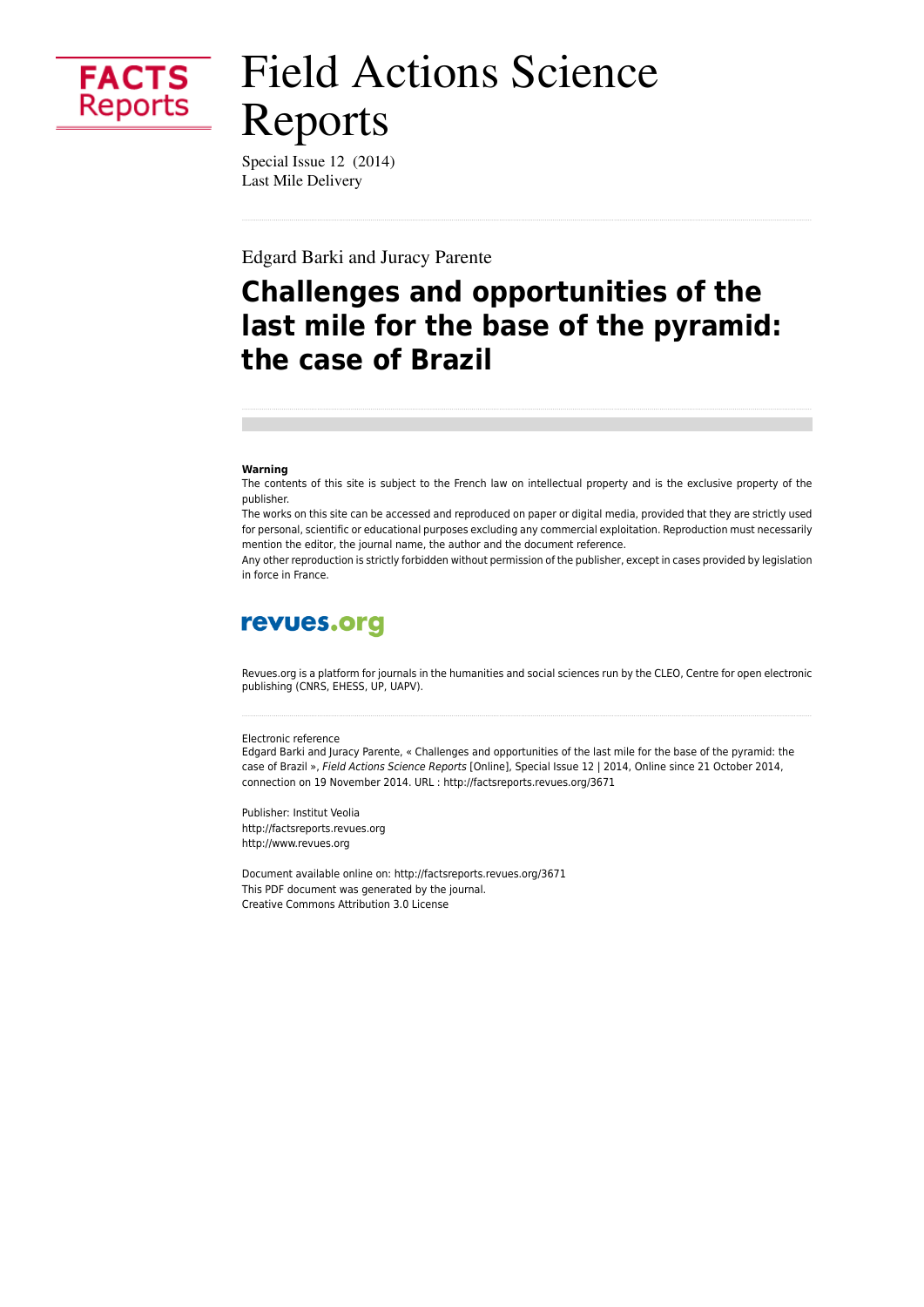

## **Challenges and opportunities of the last mile for the base of the pyramid: The case of Brazil**

Edgard Barki<sup>1</sup> and Juracy Parente<sup>2</sup>

1 Professor at FGV-EAESP edgard.barki@gmail.com

2 Head of the Marketing department at FGV-EAESP

**ABSTRACT.** The last mile in distribution offers many challenges for organizations to access the Base of the Pyramid (BoP) market. This paper analyses how companies in Brazil are managing to effectively serve these markets. Small retailers located in these regions have developed very strong emotional bonds with their clients, becoming fierce competitors to large global retailers. We have identified that the companies which perform well in these markets, either small local enterprises or large global corporations, have developed business models incorporated the following 3 dimensions: efficient execution, close relationship with retailers and BoP communities, and an ingrained BoP DNA culture. Rethinking distribution is important not only to reduce BoP consumers' vulnerability with a decrease of the poverty penalty, but also to offer in a more efficient manner access to basic needs such as health, education and financial services.

**KEYWORDS.** base of the pyramid, distribution, marketing channels

#### **1. INTRODUCTION**

Since the 1940's decade there have been plenty of discussions about the poverty penalty, which means that besides being poor, this population usually pays more than wealthier people for the same products. There are several reasons that explain this phenomenon, such as the need of credit, the behavior of buying in smaller packages and the difficulty to access larger, more efficient and cheaper retailers. This last reason by itself demonstrates the importance of an effective distribution so as to reach the consumer with basic and important products and diminish his vulnerability.

The challenges to reach Base of the Pyramid (BoP) population are many. First of all, this market faces higher transaction costs. Usually the marketing channel is longer and for a product to reach its destination it must pass through many intermediaries. The infrastructure, such as roads and transportation is poor and costly. Moreover, BoP market has a larger capillarity and places in inter land are far and difficult to reach. On the other side, in the shanty towns of metropolitan regions, there is a lack of urban infrastructure and safety. All these factors make the distribution to BoP be more costly and challenging.

New strategies and business models were

developed in recent years to reach BoP in an efficient way. Performing well in the last mile is a challenge that might create in one side a competitive advantage and on the other side it can reduce vulnerability, improve well-being of the population diminishing the poverty penalty and offering access to basic products. This article aims to describe some Brazilian cases of organizations that were able to innovate and create alternatives to distribute products and services to BoP and to identify some success factors for an effective distribution in these markets. .

#### **2. BEYOND LARGE RETAILERS**

During many decades, small retailers were the only shopping alternatives located in BoP regions in Brazil. All the institutional voids and challenges aforementioned inhibited large retailers to open stores in BoP locations. Consequently, BoP consumers got used to buy their products in these small retailers that over time created some important competitive advantages, usually linked to emotional attributes, such as a good relationship with the community, empathy, trust and habit. Although small retailers are more expensive, these emotional attributes have developed high loyalty among customers, and have transformed the small stores into fierce competitors for large retailers that more recently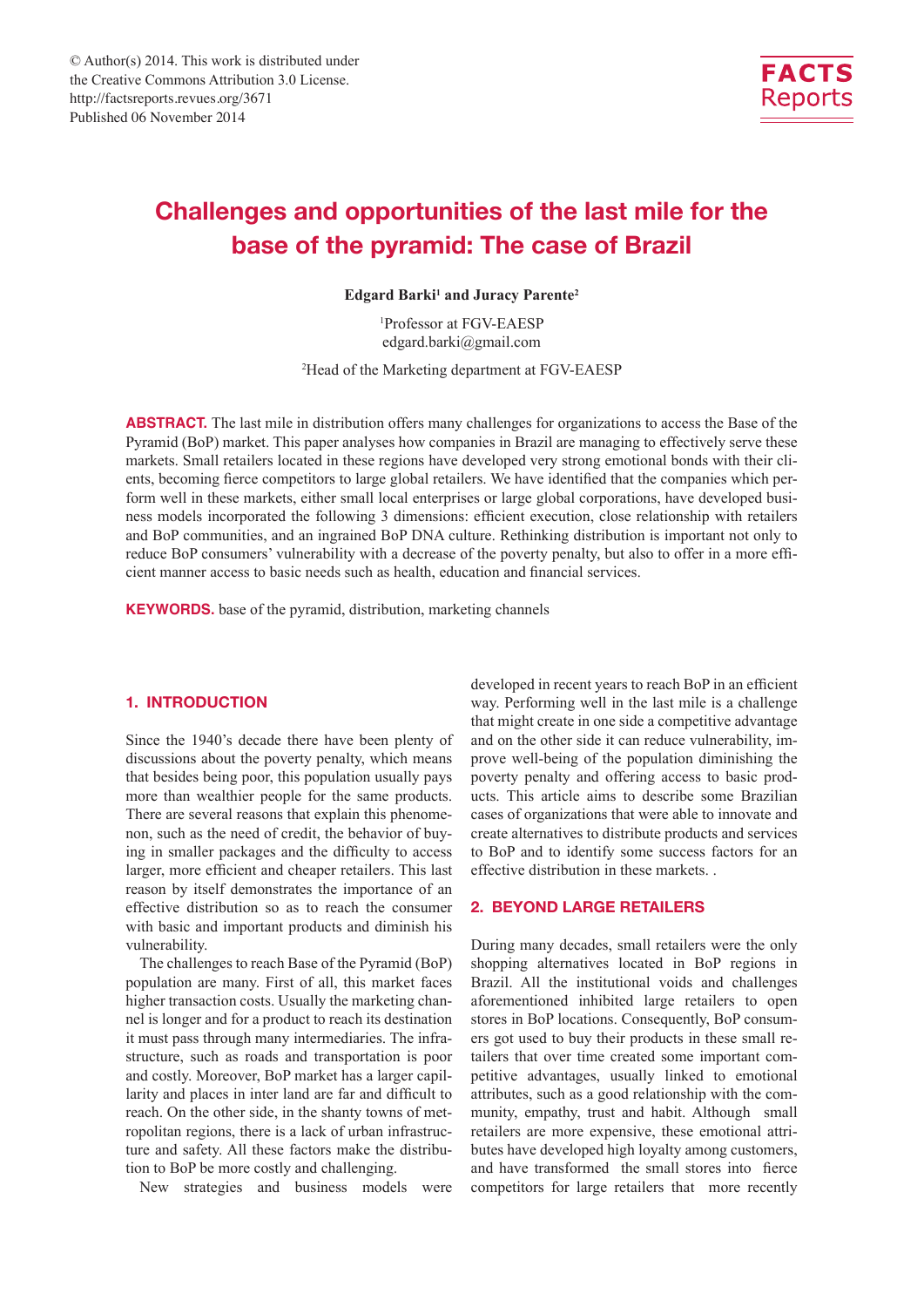have been trying to enter BoP communities. To reach these small retailers, manufacturers have to create a capillary sales structure and work with several intermediaries as wholesalers and mini wholesalers.

Besides the significant role of small retailers, another important channel is door to door. In Brazil, more than 2.8 million people sell products door to door. Most of these salespeople are women selling cosmetics. Companies as Avon and Natura created a huge structure in Brazil to sell door to door and got an important competitive advantage through this marketing channel. However, lately, door to door has been also adopted by leading "fast moving consumer goods" companies, as a means to reach BoP consumers in a more direct way. One example is Nestlé that since 2006 has established a door to door program. In 2013 it counted with almost 8,000 salespeople that visited more than 250 thousand households every fortnight. For consumers, the main difference is having the opportunity to receive at home more than 800 Nestlé products, such as yoghurts, crackers, chocolate bars, and powder milk. Some of those products are not found in the small retailers of BoP regions. With a more innovative perspective, Nestle also created a floating supermarket, which sells more than 300 products from the company in a boat that visits many small towns through the Amazon region in Brazil.

#### **3. SUCCESS FACTORS**

In our researches, three basic success factors appear as crucial for an effective distribution for BoP: a BoP DNA, a good execution and relationship. Although basic and apparently similar to the distribution in any market, these three factors have important consequences at BoP.

The first point is linked to what we call BoP DNA. Drawing from the biology science, we have adopted the metaphor of BoP DNA to design fundamental aspects of the company culture, strategy and tactics which is deeply ingrained and permeates all levels of the organization, as a company which: 1) recognizes the market potential of the BoP and gives priority to sell and serve this market; 2) develops a deep knowledge about the needs and peculiarities of the market; 3) treats this market with the same respect as she treats upper income markets. 4) develops an empathic and two-way communication with the BoP players.

Most multinational Companies (MNCs) don't have a clear understanding of the characteristics and needs of BoP population. Due to that, they suffer and just create some adaptations to try to reach this market and have the local companies as fierce competitors. Owing to the difficulties and peculiarities of the market, a successful strategy to reach BoP is much more than some specific and sporadic adaptations, but is indeed a call for a change in the mindset of corporation's employees. Companies with a BoP DNA, that understand the peculiarities of the market and have an aligned strategy, have a higher propensity to have a strong willingness to operate at BoP and consequently to create a satisfactory distribution strategy. Because of that some MNCs in Brazil, like Nestle, Unilever and Coca-Cola created specific business units to better understand this field.

Moreover, the institutional voids of BoP market, such as

low level of professionalization, informality, unsafe routes, capillarity, distance and lack of infrastructure turn the execution into a central point in distribution. Whether execution is important for any market, our researches suggest that it has a higher level of complexity and demand in BoP market, since it is a market full of difficulties and also because consumers need to access affordable goods. As a consequence the cost structure analysis becomes more challenging.

Another reason for the relevance of execution is the need of constancy and flexibility. As small retailers are not, most of the times, professionals, they have a difficulty with cash flows, since the money from the business is mixed with the family needs and because of that, constant visits and the right offer of credit is quintessential. Likewise, the inventory management is hard for this retailer and flexibility in delivery is also important. Small manufacturers and some distributors might have a differentiation with a delivery in 24 hours.

Furthermore, as this market is characterized by low level of professionalization and still displays a high level of informality, relationship, although important in any market, has a higher degree of relevance at BoP. Friendlier relationship is essential in BoP markets. Manufactures are more likely to have a satisfactory distribution when they establish strong relationships in the marketing channel. Besides, small retailers have a perception of isolation from suppliers and are extremely receptive to a higher level of relationship.

Differently from large companies small local manufacturers have an intense relationship with those small retailers. They are not only suppliers, but many times are considered as friends by the retailers. They are integrated in the same social life and therefore have the preference to make business. To operate at BoP, relationship is not restricted to a personal contact. In this market, partnerships are a must. It is very difficult to access different regions with distinct motivations and behaviors without local partners. MNCs and large companies seek strong partners, including many times NGOs so as to succeed at BoP (Seelos & Mair, 2007; Brugmann & Prahalad, 2007).

One case that illustrates the relevance of these factors is the "Collective Platform" from Coca Cola, which has the main objective to provide and contribute to the improvement of life of the base of the pyramid, offering tools for income generation and education and training do develop working and job skills. Partnering with local ONGs, the project is innovative as it shows how a large company can be relevant to society and at the same time benefit from the positive impacts of the project using all their value chain to generate socio-economic benefits. So far the project has served more than 35,000 youth in 37 cities of Brazil. It is possible to notice the three success factors in this case:

- BoP DNA: The company had a strong perception that it should learn a lot about the BoP market. It created a business unit of Social Business and has developed several marketing researches to better understand the market and its needs. It was clear for the board the potential and pitfalls of the market.
- Execution: Coca-Cola accompanies the project closely with several business and social indicators.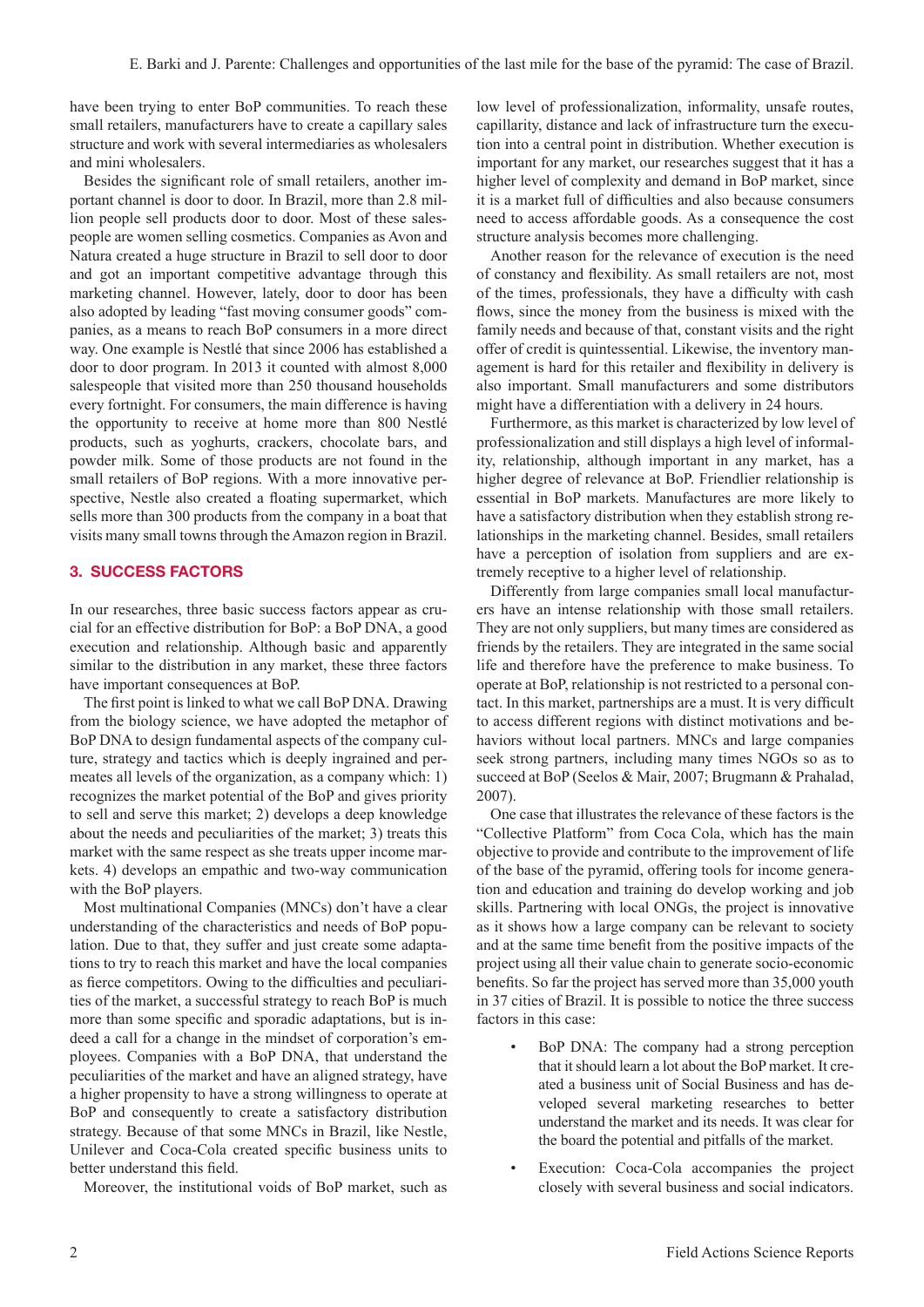As social indicators it is used the confidence in the future, in which this initiative was able to achieve a 20% increase. The second is related to job generation, where the company has an aggressive goal of employing 30% of the young people who pass through the program. As business indicators, it is measured the sales increase in the retail of the community. An increase on the overall sale has a positive impact on the Company's performance.

• Relationship: Collective Platform developed relationship in two different approaches. First of all, it established partnerships with NGOs. The Collective Platform was initially developed in partnership with two leading NGOs: CDI and World Vision. Currently the company works directly with local NGOs to facilitate the company's interaction with communities and also help identify local NGOs who can afford the project. Moreover it has developed partnership with other companies, such as McDonald's and Microsoft. In the second approach, Coca Cola organized a community mobilization. The program only works properly with the active participation of the community. Therefore, the project has to be relevant and focused on the need of the young to become financially independent. With this focus, the initiative gained in relevance and therefore increased the brand love and the relationship with the population.

In summary, Coca-Cola partners with NGOs and other companies to create a program that is relevant to the community. This allows a new form of company's relationship with the youth of the base of the pyramid as the program facilitates access to employment and the generation of income, which means more money circulating in the community. On the other hand, Coca-Cola benefits from access to a market more difficult to sell their products, building a stronger brand image and a bond closer to the consumer's heart. In areas where the Collective Platform was implemented, Coca-Cola makes an intense monitoring of sales in the local retail units, and develops a more committed and different relationship with this local retail.

The Collective Platform reveals how a large corporation can have an objective of social inclusion, promoting training and income generation and at the same time benefit from being more relevant to the community and improving the image of its brand. In business terms, this project is important for Coca-Cola that establishes a better relationship with the community, with local retailers and, ultimately, has more sales.

Interestingly, these success factors help to identify how the distribution strategies of small local companies make them fierce competitors of MNCs and large companies. Indeed, that is a recurrent complaint of large manufacturers who believe that small manufacturers have many competitive advantages as lower prices, good distribution (as they operate in a small region), strong brand image in the local region, better relationship and better credit offer.

- BoP DNA: Even though, the strategy might be an emergent one and small companies have fewer options, they know the BoP market very well and are committed with it.
- Execution: These small companies have more flexibility, are more agile and operate in a small region, which give them the opportunity to have a lower cost and a good distribution.
- Relationship: Small manufacturers have valuable ties with retailers and create close relationships with them. Moreover, they are embedded in their community, which allows for a better relationship with consumers and even building strong local brands.

#### **4. ACCESS TO HEALTH, EDUCATION AND FINANCIAL SERVICES**

#### 4.1 Health Service

Distribution is not just about delivering products. One of the main issues of poverty is the vulnerability of its population (Sen, 1999). The health service, despite being free for all the Brazilian population, doesn't have a high quality or is difficult to access or even sometimes people don't know how and where to access it, in a clear problem of gap of information.

One simple but very innovative organization that aims at diminishing this gap of information is Saútil. It is a service based on the internet that works as a searcher that primarily helps people find information on the public health system. Although this is a service that the Government should provide to the citizens, the fact is that the population doesn't know where to find specialized doctors or even free or cheap medicines. The website helps people find what they need and where is the nearest location for them.

Another example is Dr. Consulta, which is a popular health clinic that offers medical services with specialized doctors with very low prices. Besides the advantage of a cost effective, high quality service, Dr. Consulta is located just across one of the largest slums of São Paulo city. Since its inauguration in August 2011, the clinic has grown 40% per month and today performs 600 procedures every 30 days. For this clinic there was an investment of about US\$ 1 million in structure. The objective of the company is to have one clinic in every one of the 96 districts of the city.

In order to scale the offering of health services, Sorridents, which is a dental clinic, decided to grow through franchising. Founded in 1995, the company grew with their motto of offering a good service, using materials of the best quality and caring for the consumers. They have the same value proposition as Dr. Consulta, based on an affordable and good service. To gain scale, Sorridents created the franchising model, and in 2013 the company had almost 200 clinics in Brazil, which made them the largest dental clinic in Latin America.